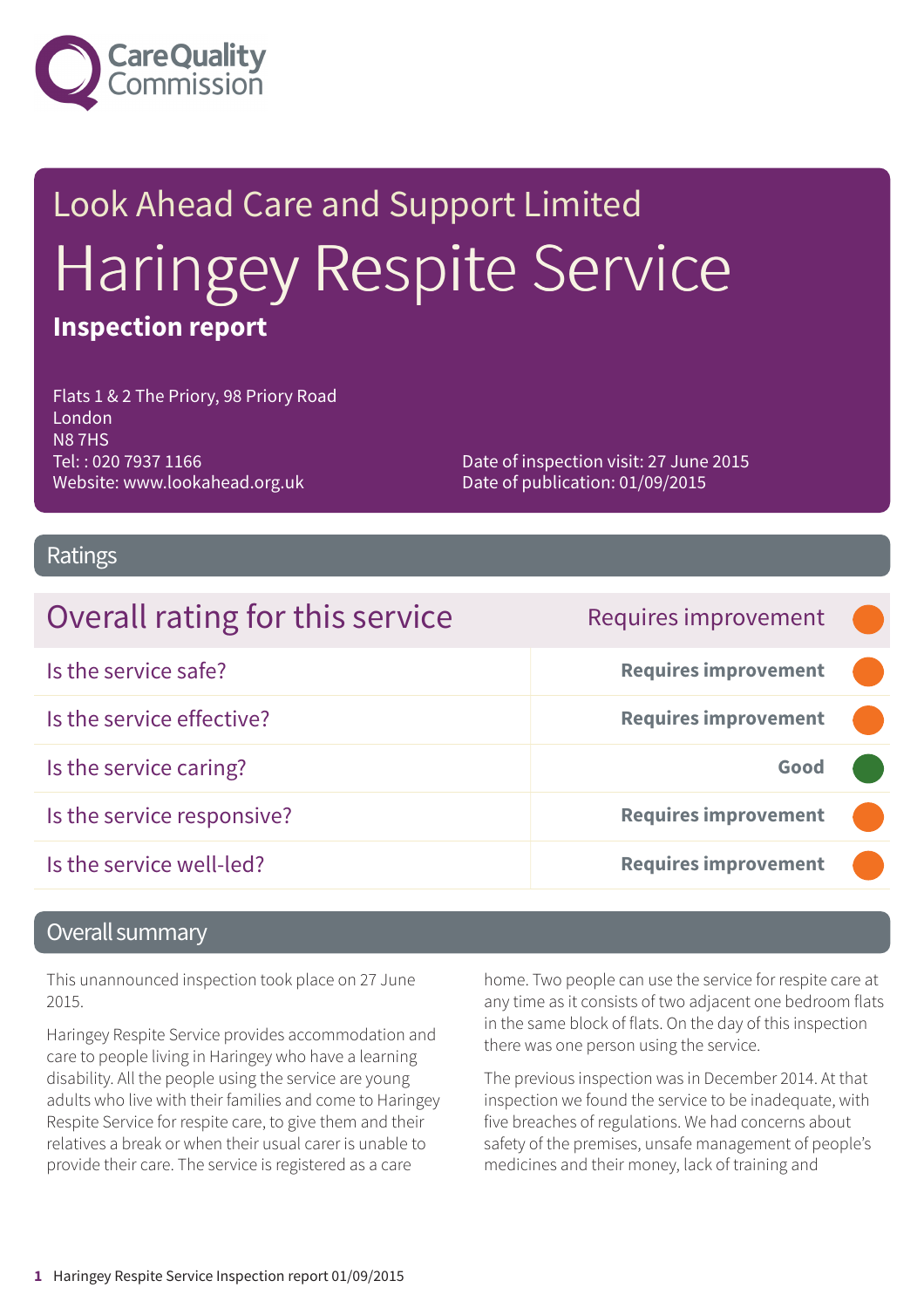## Summary of findings

supervision of staff and a lack of monitoring of the service by the provider. At this inspection we found there had been improvements in all these areas in the last six months.

There was no registered manager in the home. A registered manager is a person who is registered with the Care Quality Commission to manage the service. Like registered providers, they are 'registered persons.' Registered persons have legal responsibility for meeting the requirements in the Health and Social Care Act 2008 and associated Regulations about how the service is run. The current manager started work in the service in December 2014 and had recently applied to be registered with the Care Quality Commission. The manager has been receiving support from senior managers in the organisation to make improvements to the service.

There was a minimum of one member of staff on duty for each person using the service and two staff where people needed more support. Although there were sufficient numbers of staff on duty they did not always know people's needs well. A lack of continuity of staff could have a negative impact on the quality of the experience for people staying at the service. Families told us that they wanted there to be a consistent staff team who knew their relative's needs as they had not always had this. The provider told us three new staff who worked in their other services would be moving to work in this service in July 2015 to provide more consistency so that people using the service did not have to be supported by staff they did not know.

The environment was generally safe. We found that the maintenance of the flats had improved following our last inspection and the provider had assessed the safety risks and taken action to improve safety for people.

The provider had improved the management of people's medicines but the information held about their medicines was not up to date in all cases.

Families of people who used the service told us that their family member was happy to go to the service and were well looked after. Families and people using the service thought there had been improvements since the last inspection. Their comments included; "They always ask what they don't know," "I think they are trying," "they listen to suggestions" "they are improving what we think was not right," "there is nothing to worry about" and "They are back on track." They thought staff were caring and had no complaints about the service provided.

Some people using the service had complex needs and therefore had difficulty communicating their needs. Since the last inspection staff have been provided with training in learning disability and autistic spectrum conditions and most staff had received basic training in Makaton sign language which a number of people using the service used as their preferred method of communication. At times agency and bank staff worked alone with people using the service and some of these staff may not have the necessary knowledge to communicate with every person using the service.

The provider was monitoring the quality of the service and assessing risks regularly to improve the service so that people received safe and good quality care.

We found one breach of the Health and Social Care Act 2008 (Regulated Activities) Regulations 2014 as the provider was not always providing a person centred service.

You can see what action we told the provider to take at the back of the full version of the report.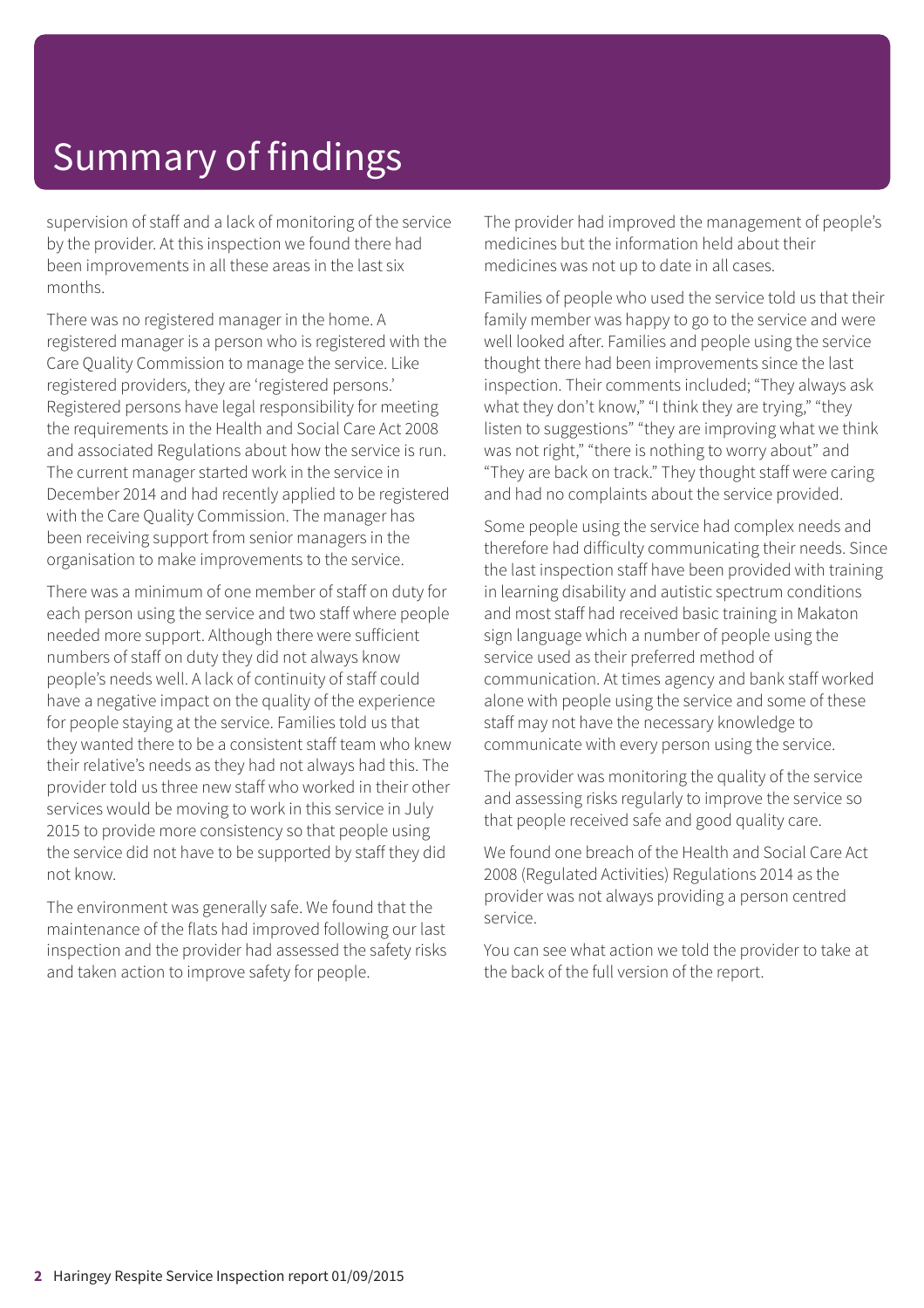#### The five questions we ask about services and what we found

We always ask the following five questions of services.

#### **Is the service safe?** The service was not consistently safe. The management of risks was good but there was a risk associated with the recording of people's medicines which was not up to date. Staffing levels for the service were good but there were not enough permanent staff employed so rosters were not always planned to ensure staff working with people using the service had good knowledge of their needs. Staff had been trained in safeguarding people from abuse but were not always keeping proper records relating to safeguarding matters. They were managing people's money safely to ensure their money was spent appropriately. The provider ensured the premises were appropriately maintained and was monitoring health and safety matters in the home to ensure people's safety but fire doors were not always monitored properly to ensure they closed. The premises were clean. **Requires improvement ––– Is the service effective?** The service was not consistently effective. Permanent staff were provided with training needed to provide good care but temporary staff did not always have an effective induction into meeting individual communication needs before working with a person using the service. Staff were receiving supervision and support for their role. Staff were trained in understanding the Mental Capacity Act. Staff supported people to cook and to eat and drink enough for their needs. People received support with their health needs. **Requires improvement ––– Is the service caring?** The service was caring. Staff were friendly and kind to people and tried to get to know them and meet their needs. The service met people's cultural and religious needs and encouraged people to be as independent as they were able to. **Good ––– Is the service responsive?** The service was not consistently responsive. Staff were able to plan the service to suit each person including their choice of activities and menu for each person's stay. However, the service was not always planned in a personalised way as people did not always receive their care from staff who knew them well or reflected their preferences and their communication needs were not always recorded accurately. Staff supported people to follow their usual activities whilst they were using the service. **Requires improvement –––**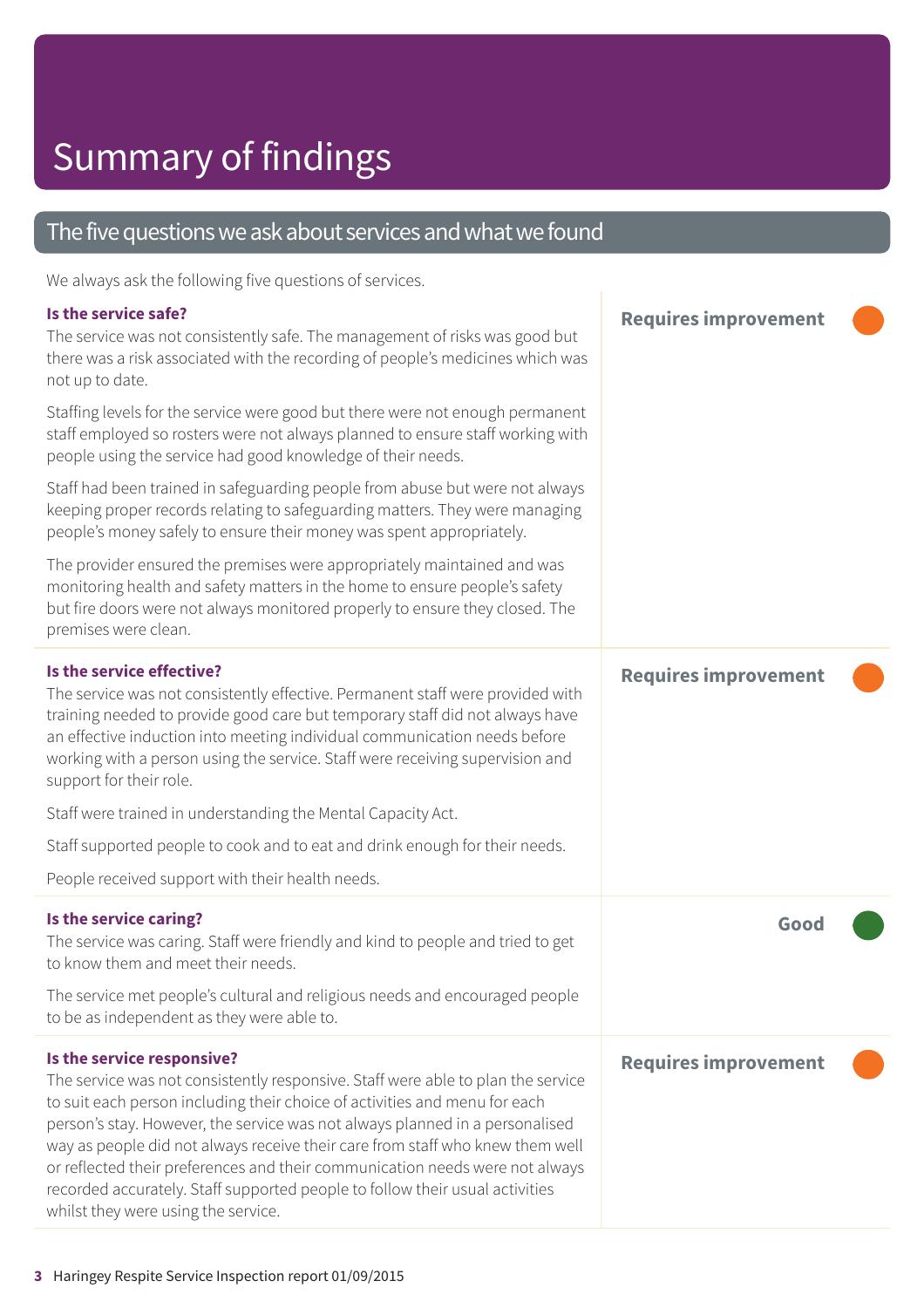# Summary of findings

| Complaints were recorded and families of people using the service said staff<br>responded to their suggestions for improvement positively.                                                                           |                             |
|----------------------------------------------------------------------------------------------------------------------------------------------------------------------------------------------------------------------|-----------------------------|
| Is the service well-led?<br>The service was not consistently well led.                                                                                                                                               | <b>Requires improvement</b> |
| There was work in progress to try to develop a more person centred culture.                                                                                                                                          |                             |
| The provider was assessing the risks to people's health and safety and<br>monitoring the quality of the service though there was not always written<br>evidence of this regular monitoring.                          |                             |
| The provider asked families for their views on the service and acted on their<br>suggestions.                                                                                                                        |                             |
| The manager and team leader supported staff and the manager received<br>support from senior managers in the organisation. They had made a number<br>of positive improvements to the services in the last six months. |                             |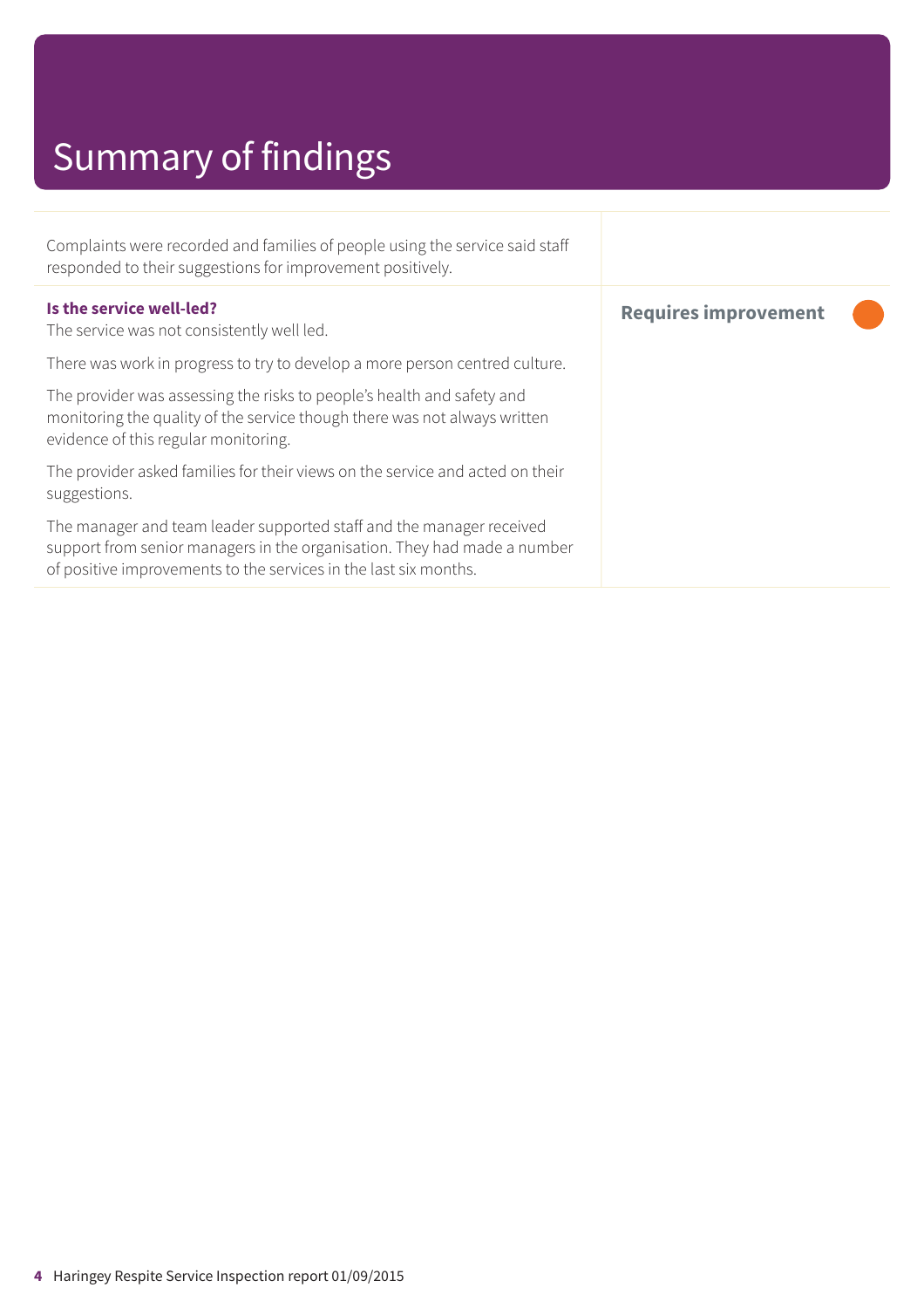

# Haringey Respite Service **Detailed findings**

#### Background to this inspection

We carried out this inspection under Section 60 of the Health and Social Care Act 2008 as part of our regulatory functions. This inspection was planned to check whether the provider is meeting the legal requirements and regulations associated with the Health and Social Care Act 2008, to look at the overall quality of the service, and to provide a rating for the service under the Care Act 2014. We wanted to check if improvements had been made since the last inspection six months previously where we found the service to be inadequate.

This inspection took place on 27 June 2015 and was unannounced. The inspection was carried out by one inspector.

Before the inspection, we considered the previous inspection report from December 2014, the provider's action plan for improving the service, contacts from people using the service and notifications from the provider over the last six months.

We inspected both flats, spoke with two staff and the manager and carried out pathway tracking (where we read a person's care plan then checked to see if staff provided the care in accordance with the care plan). We observed two staff interacting with a person using the service and we reviewed records for staff training, recruitment and supervision. We also looked at care plans, risk assessments, medicines and health and safety records.

We spoke with two people who used the service and nine relatives of people who used the service to find out their views on the care provided.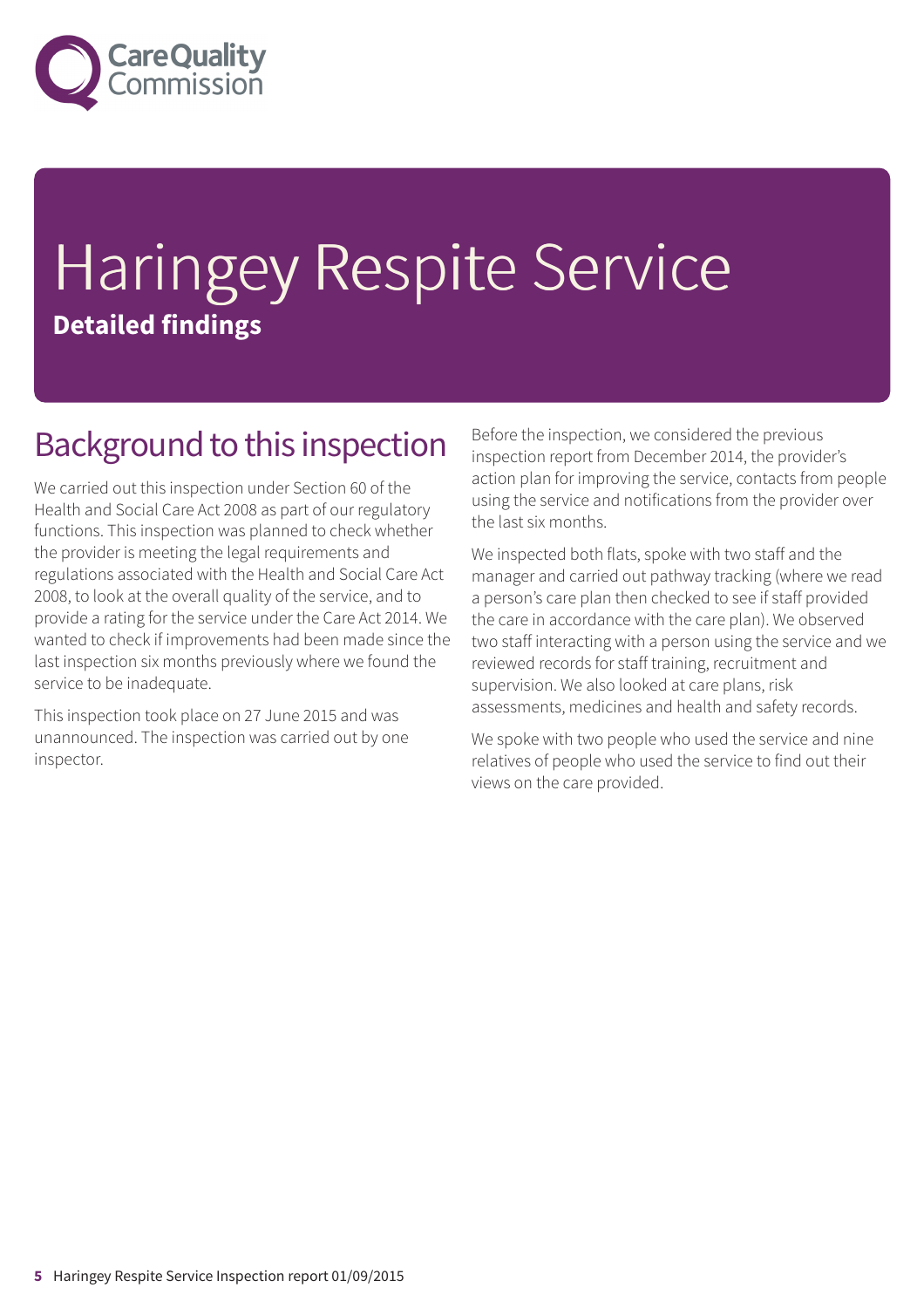### Is the service safe?

#### **Our findings**

Families told us they thought their relative was safe when they stayed at the service. One relative said, "My son is safe there."

The provider had a safeguarding policy which staff read during their induction so they had the necessary information about the action to take to help ensure the safety of people. Staff had an adequate understanding of how to recognise and report any signs of abuse. All staff had received training in safeguarding adults and were aware of procedures to follow if they suspected a person using the service had been abused. The provider had a policy called 'Disclosing and raising major concerns Policy and Procedure' dated August 2013. This set out how a member of staff could report a concern. It also listed the relevant professional bodies to which staff could go, including CQC, if they had concerns about how people were treated in this service.

We found one example where there were not clear guidelines and records relating to safeguarding a person using the service. We brought this to the attention of the team leader immediately who said they would ensure improvements were made and recorded to show evidence that the person was properly safeguarded.

Each person using the service had their own risk assessment which detailed the risks to their safety and action staff should take to minimise any risks. One person had gone missing for a short time whilst out with staff. Since that incident staff had ensured the risk assessment and care plan were updated appropriately to ensure there was no risk of this happening again.

The internal financial auditing system and daily checks carried out by staff ensured that people's money was managed appropriately during their stay at the service. One relative told us that the provider encouraged them to ask for records of their money spent while their family member had used the service. Another said they had no concerns about how money was managed and said, "they keep track of all the money spent and will show me."

Although the required number of staff were on duty, there were not enough permanent staff employed to ensure that people were always supported by a staff member who knew them. We brought this to the provider's attention at the last inspection but this remained a concern. Four

relatives said they would like more continuity of staff though others did not mention this as a problem. Relatives' comments included; "I am quite pleased with staff," and "they always ask what they don't know."

The lack of continuity of staff to support people was because the staff team also worked at another service locally so the provider had to use a number of "bank" staff to supplement the permanent staff team. These staff were employed at services operated by the provider. In addition they used agency staff regularly. Our inspection took place on a Saturday and we found that bank or agency staff were used on seven of the eight shifts including at night, some of whom had not worked with the person using the service before. We discussed this concern with the team leader who advised us that three new permanent staff who already worked for the provider elsewhere would be starting to work at this service from July 2015 which would improve staffing and continuity for people.

The provider had a disciplinary policy and procedure which was comprehensive so that suitable action would be taken if a staff member did not carry out their job appropriately.

We inspected both flats and found both were maintained to a safe standard and had been redecorated and cleaned thoroughly since our last inspection. New bedding, pictures and other items made the flats more homely. The provider had suitable arrangements to ensure people were protected from the risks associated with hot water. The water temperature in bathrooms was safe as the provider had fitted thermostatic mixing valves since the last inspection to keep water at a safe temperature. Water in both kitchens was hot enough to scald people. Staff told us that they had assessed this risk and ensured people using the service never had unsupervised access to the kitchen sinks to minimise any risks.

There were suitable measures in regard to fire safety such as fire extinguishers and fire blankets and an up to date fire risk assessment. The provider had a fire evacuation procedure and staff said they knew how to ensure they supported people to leave the flats in the event of a fire. They had also had fire drills. We found two fire doors were not closing properly and another was wedged open despite a health and safety check carried out by staff the previous day recording that all fire doors were closing. We brought this to the attention of staff on duty and the manager to ensure this was remedied immediately.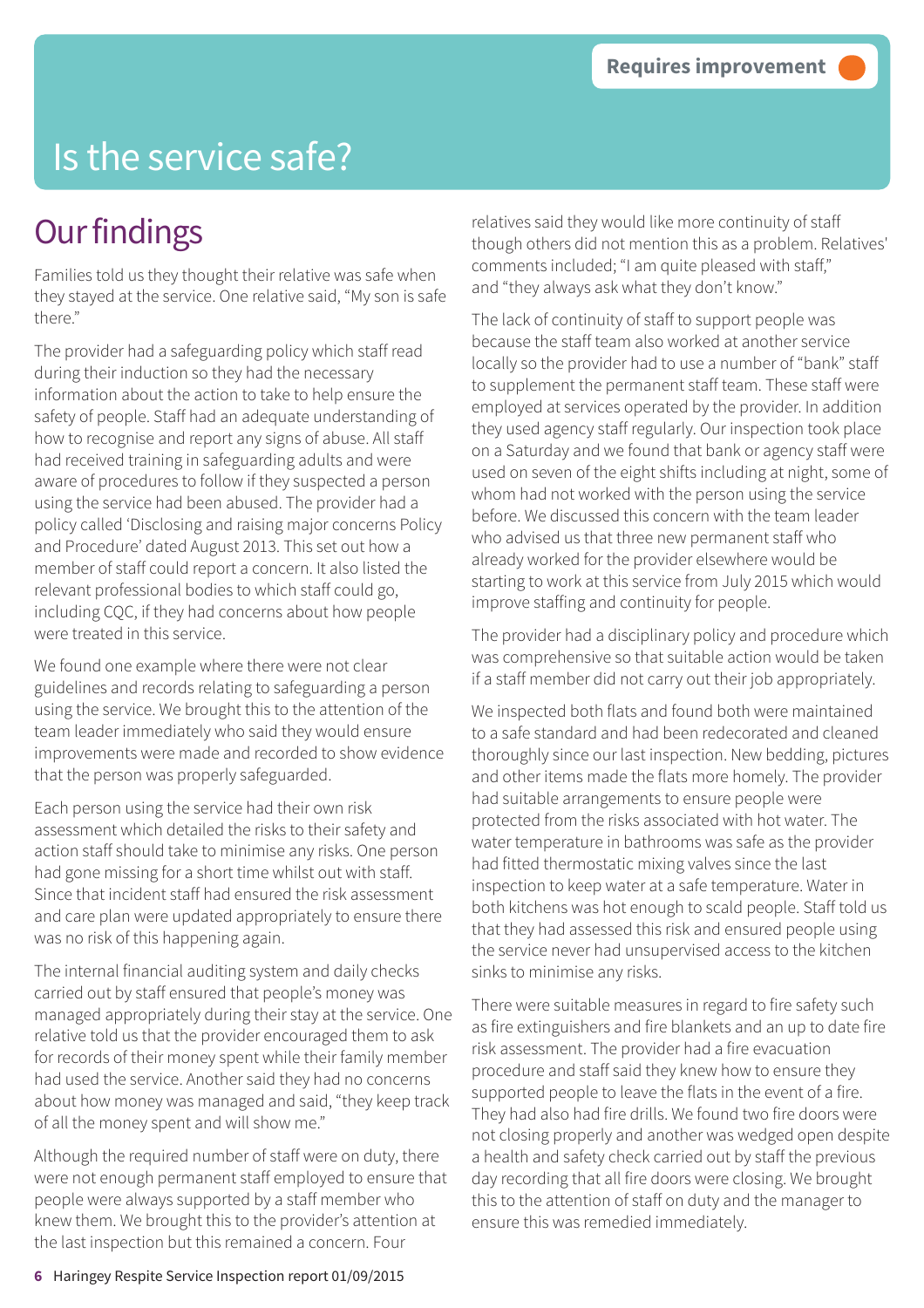#### Is the service safe?

We looked at how the service planned for emergencies. First aid kits were well stocked. There was petty cash available to staff if they needed to buy emergency items people needed at short notice. Staff had telephone numbers of senior staff that they could call for assistance and advice in emergencies. We saw that this system worked on the day of the inspection where senior staff answered the phone quickly when called by staff on duty. The service held contact details for GP, next of kin and other emergency contacts for each person who used the service so they were able to contact the right people for advice in an emergency.

We checked how the service managed medicines to ensure people received their prescribed medicines when they were staying there. We found staff had been trained in safe administration of medicines. Medicines were stored securely. Record keeping had been improved since the last inspection six months ago. Staff signed in the medicines that were being stored so there was a clear record of the amount of medicine received. There was a medicines administration record (MAR) chart for each person for staff to record when they had given medicine to the person. Two relatives said that staff always checked with them to find out if there had been any changes in medicines since the person's last stay in the service.

We reviewed MAR charts for three people who had used the service in the last six months. We also spoke with two of those three families. We found that the MAR was correct but the medicines profile (which lists all the prescribed medicines for the person) had not been updated. In one case it did not have enough information about how to apply a cream, in another it wasn't updated when the person last used the service to reflect a change in their medicines and in the third document, staff had written the incorrect dose information on the medicines profile. In practice there had been one medicines error and this had been acted on appropriately and the MAR charts that staff used to check and record the medicine on each time it was given were accurate. The profile being out of date meant there was a small risk that if staff referred to the profile instead of the chart they could give the person incorrect dose of their medicine.

**We recommend that the service seeks advice from a suitably qualified source about best practice in medicines management.**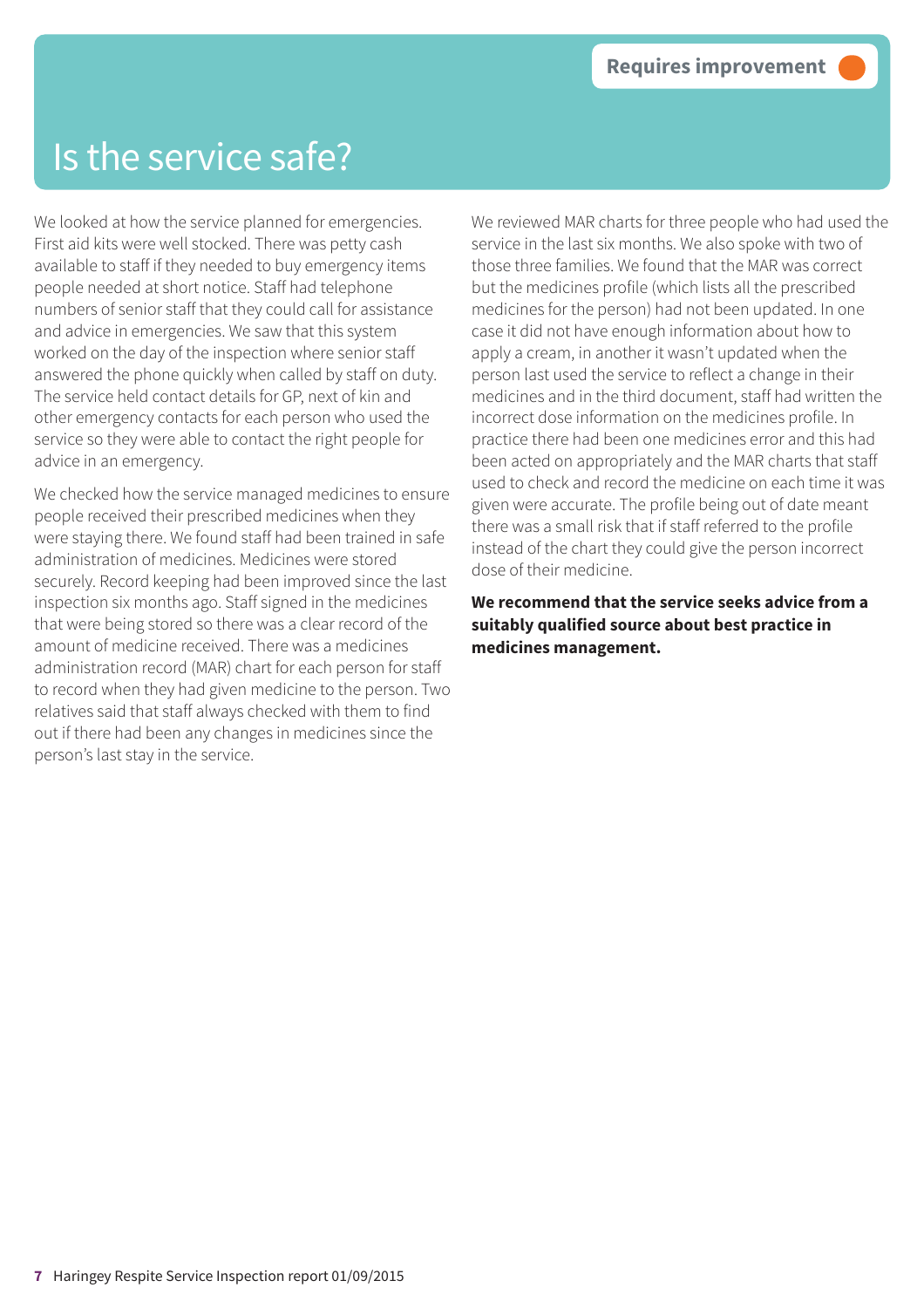## Is the service effective?

#### **Our findings**

In the previous six months the provider had arranged appropriate training to ensure that staff were better able to understand and meet the needs of people using the service. Staff had attended training in areas such as learning disabilities, medicines management, autism and Makaton sign language and had experience in working with people with a learning disability. However, temporary staff did not always have the same training as permanent staff and did not always have an effective induction to help them to understand people's needs before working with them.

We looked at how the provider supervised staff to ensure they were supported to deliver care effectively and to an appropriate standard. We found that staff were receiving regular supervision sessions.

There was a five day core induction course for new staff which all staff had to complete before passing their probationary period. The induction included working alongside an experienced member of staff and included working a variety of shifts to gain experience. Staff had an induction checklist with tasks they needed to achieve including reading the provider's policies and procedures.

CQC is required by law to monitor the operation of the Mental Capacity Act (MCA) 2005 Deprivation of Liberty Safeguards (DoLS), and to report on what we find. DoLS are a code of practice to supplement the main Mental Capacity Act 2005. These safeguards protect the rights of adults by ensuring that if there are restrictions on their freedom and liberty these are assessed by appropriately trained professionals. The staff had attended training on the MCA recently and had some knowledge of DoLS and the requirements of the MCA. We saw staff asking people for their consent before supporting them with their care. None of the people who used the service were subject to a DoLS. There was a lack of mental capacity assessments in the files we inspected but we found no concerns relating to

people's capacity to make their own decisions. There were occasions that we observed and that relatives told us about where people did not want to do things that were in their best interests. We saw during our observations that staff encouraged and supported a person to take part in an activity which was in their best interests but allowed them to make the final decision. Staff supported people to make their own choices and decisions as much as possible.

When people arrived at the service for their stay they planned a menu and a timetable of activities for their stay. People using the service were expected to bring their own food and drink as this was agreed with the local authority when the provider started the service and the provider only supplied breakfast. Alternatively they could bring money and staff supported them to go shopping for their food. This arrangement allowed people to eat food of their choice.

Staff recorded dietary preferences in support plans, for example in one person's support plan it stated their religious preferences in relation to eating. Staff followed instructions from families on how to cook foods that met people's different cultural preferences. Food allergies were recorded so that all staff were aware of them. We read a variety of records of different people's experience of staying at the service and found that they were supported to eat their preferred food that met their cultural and religious needs.

The service had details for the GP for each person using the service so that they could make arrangements for people to seek health advice if needed. People's general health needs were met by their carers at their home. Staff had training to meet particular health needs if needed such as epilepsy and diabetes.

#### **We recommend that the service review the induction of temporary staff to ensure best practice to meet people's needs.**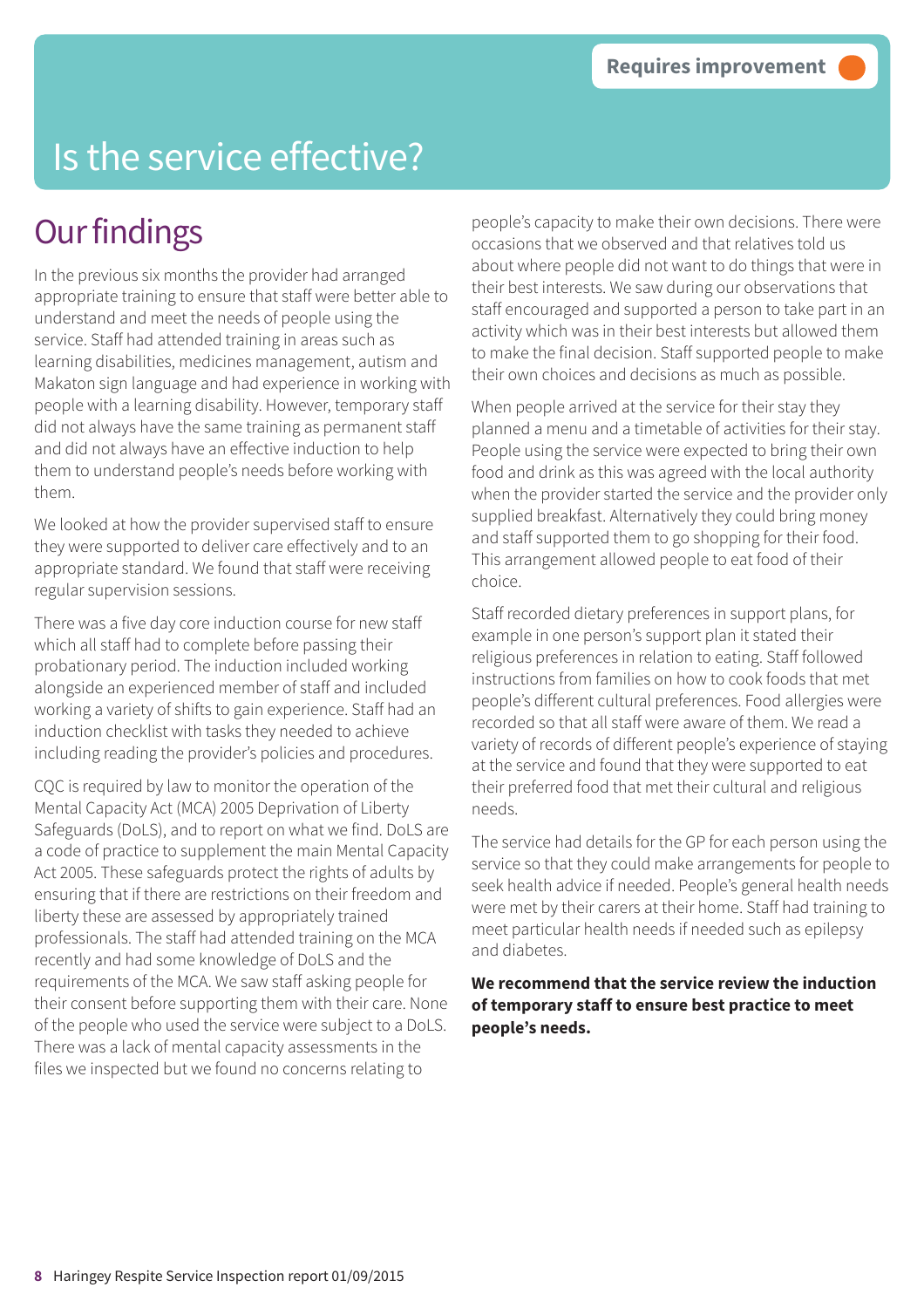#### Is the service caring?

#### **Our findings**

Families of people using the service told us that they thought staff were caring and their family member was happy to use the service and spend time with the staff. They felt their relative was treated with respect. One told us, "staff are caring," and another said, "I am quite pleased with staff" and that their family member was "well looked after by those staff." A service user satisfaction survey included positive comments such as "nice staff, friendly people" and "Staff were great. They took great care of me."

We observed two staff interact with a person using the service. Both staff acted in a caring way, and were friendly and supportive.

Relatives praised the permanent staff who had built up good relationships with them and had got to know their family member well and therefore were able to meet their needs.

We recommended at the last inspection that the service seek advice and guidance in supporting people with a learning disability with their communication needs. We saw there had been some improvement in this area as the provider had trained permanent staff in Makaton sign language and the service had introduced some pictures and symbols to use to help communicate with people whose preferred communication methods were visual.

Permanent staff knew people's communication needs well and were able to form good relationships with people. They had just attended Makaton sign language training as a number of people using the service used Makaton signs.

One family member told us," Staff seem to communicate and understand his needs" and another said the family had given the service a list of the person's words to make sure all staff could understand them. Another said their relative used Makaton signs but they were not sure whether staff were trained to understand them.

We found there were books of pictures and symbols that staff said they used with some people. These contained some useful pictures to use to help with communication. A staff member told us they also planned to use objects of reference to communicate with some people who would benefit from this type of communication. Staff were motivated to improve communication tools in the service. They had photographs of some people taking part in activities which they used as communication tools to explain to them what was going to happen next.

People's cultural and religious preferences were met. People were able to follow their religion and their cultural preferences when using the service. Staff supported people to go to church and cooked different cultural foods when families requested this.

We observed staff involving a person in making decisions about their care. Staff told us they gave person privacy in the bathroom where it was safe to do so and supported others who needed staff to be with them all the time. The provider encouraged people's independence by supporting them to cook their own food where they were able and willing to do so.

Everybody who used the service had relatives or carers who advocated for them when they needed support to make their needs known.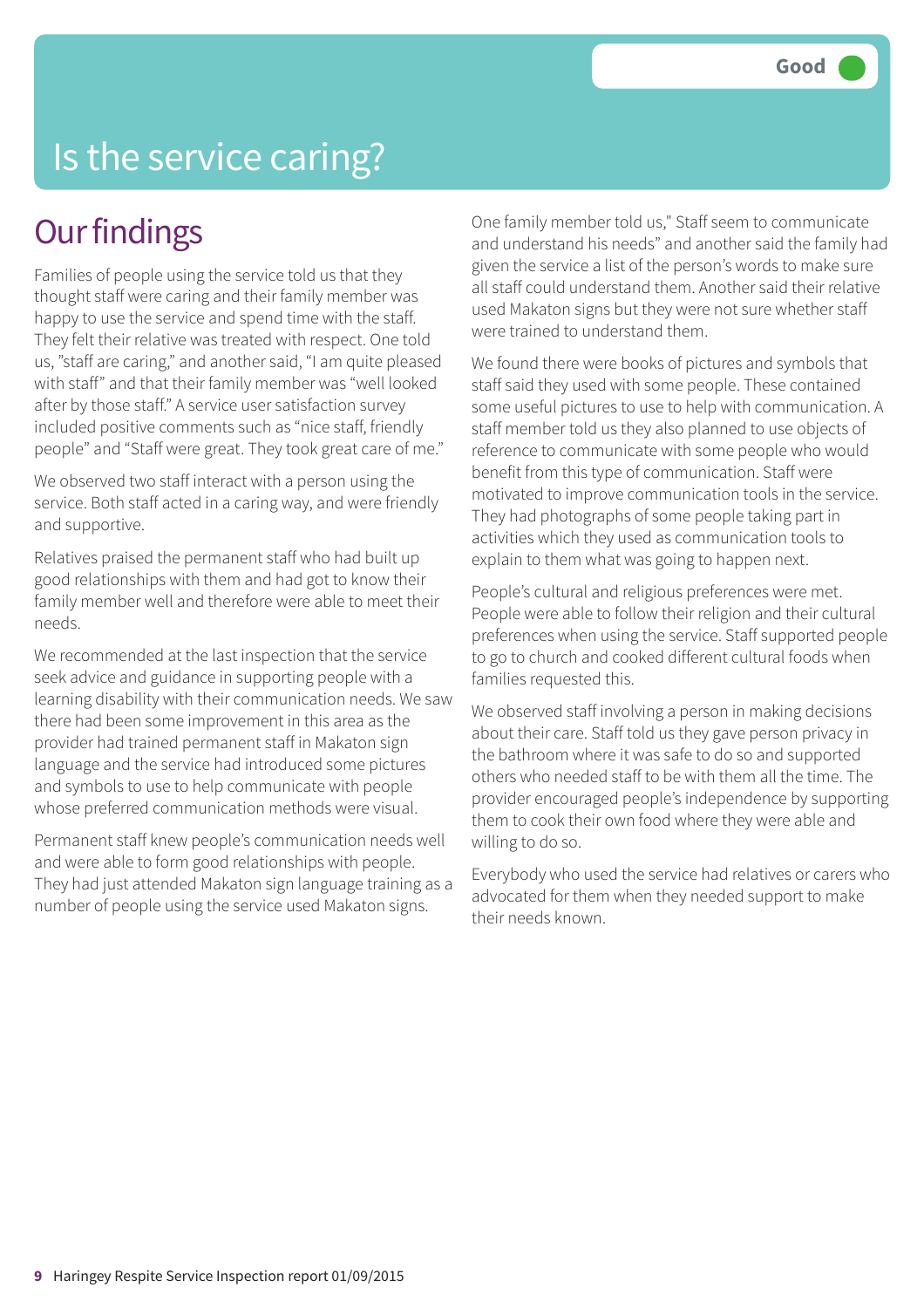## Is the service responsive?

#### **Our findings**

The relatives that we spoke with told us they thought the service provided was generally good and some said it had improved since our last inspection. One area of particular improvement was reported as staff asking them for their advice and views on how they should provide a service to their family member. They said, "staff are better at asking," "they listen" and they have improved the service and their communication with families. Although families were happy with the improved service we found that the service was not always responsive and person-centred.

Due to the limited number of permanent staff the staffing of the service was not always planned in advance to meet the people's needs. As many of the people using the service had communication difficulties it was important that staff working with them knew their needs otherwise this could have a negative impact on their experience of using the service. One relative said, "my child needs someone who knows them and if not, it is not in their best interests." Another relative said they would not feel comfortable for their family member to stay at the service if they did not have a staff member who knew them well. Another relative said, "They should have named staff."

One staff member did not know the level of understanding of one person who used the service because they had not worked with the person before and the communication profile for the person did not have enough information to ensure the staff member could communicate fully with the person. One communication profile we saw contained incorrect information about the person's communication skills. The profile said that the person communicated by gestures and "very limited words" but the person had an extensive spoken vocabulary and also used sign language. This lack of accurate information made it difficult for staff who had not worked with the person to understand their communication needs and had a negative impact on the person who had a communication difficulty where staff were not able to easily understand them. If staff worked alone with a person they had not met before there was a risk of the person's needs not being fully met.

We looked at people's care plans to see if there was an up to date assessment of their needs and a clear plan for their care. These had all been updated to reflect people's needs. We found that although the service was involving families in planning the care there was a lack of evidence that they

had asked the person themselves for their views. Care plans were reviewed regularly before each person's stay and in the last few months the provider had invited families of people using the service to come to the service to attend meetings with the manager and staff to take part in reviewing and updating care plans for people. It was not evident from the plans we read that the person themselves had been involved in this. Some people using the service were able to plan their own care and explain their needs and wishes, however, there was a lack of evidence that they had been invited to do so. The format of the care plans was inaccessible to the majority of people using the service as it was all written and most people were unable to read. The provider did not have a person centred care plan format with pictures and easy read words to make it accessible to people using the service. We discussed this with the provider who told us there were plans to change and improve their care plan documents for people with a learning disability to make them more user friendly. We asked one person if they had seen their care plan and they said they had not.

The quality of the records was variable and we discussed with the provider their plans to ensure care plans and communication profiles were written to a good standard.

We saw that care plans were not always updated to reflect people's individual needs. For example, in one person's care plan there was no preference recorded about staff but their assessment of needs stated that they preferred to be supported by a male staff member. We asked the person whether they had a preference and they told us they preferred to be supported by male staff. This information was not acted on as the rota showed that all female staff were working with this person for a weekend which did not meet their preferences.

As each person using the service had one to one support from staff they were able to plan their stay so that their individual needs and preferences could be met. They had a written plan of meals and activities for the weekend. Staff followed the programme. However, the programme we saw during the inspection was not presented in a way the person could understand.

There was no system in place for people to know which staff would be supporting them when they stayed at the service. They did not know in advance and there were no photos of staff displayed to show people who would be coming to work with them that day. On the morning of the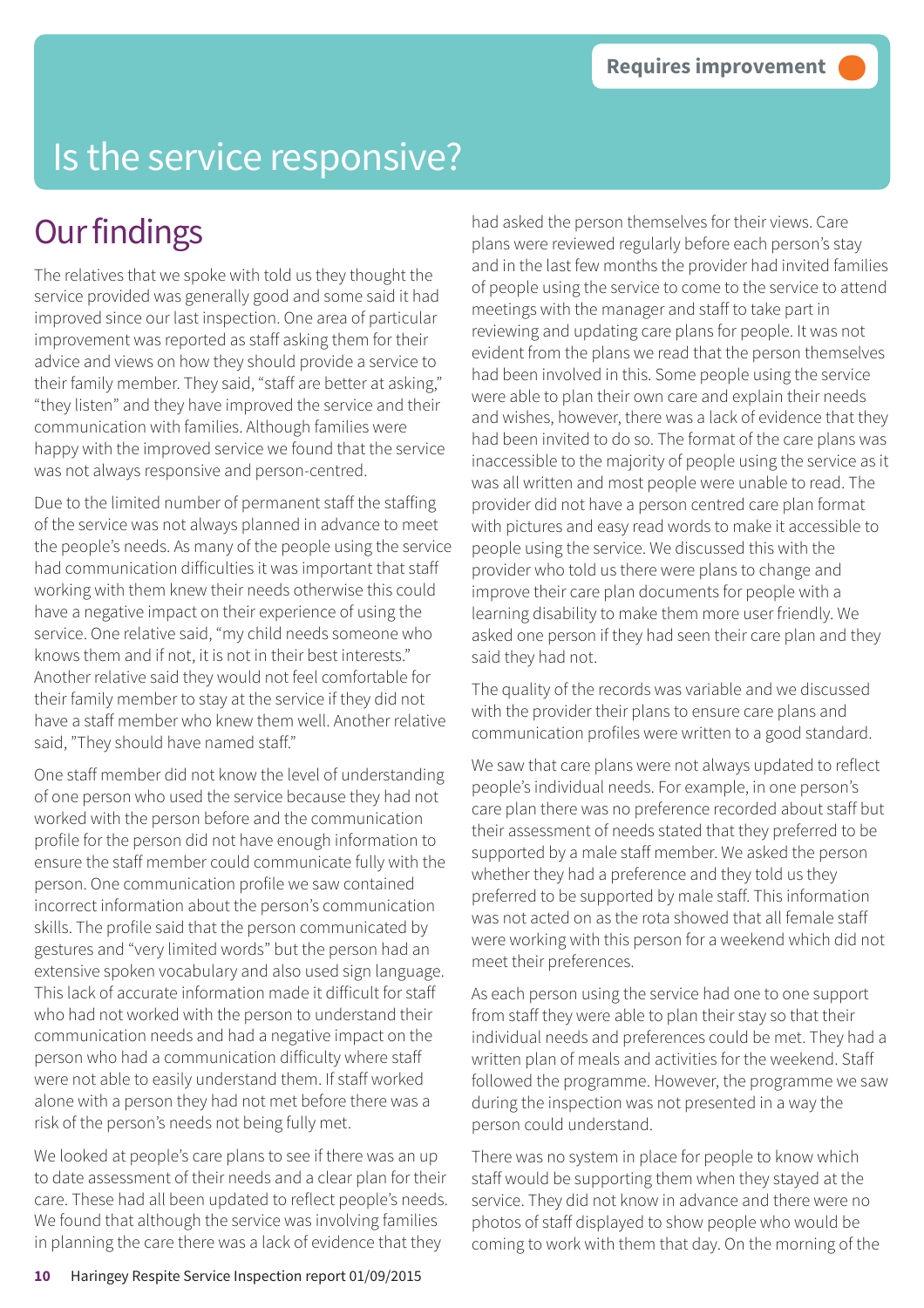#### Is the service responsive?

inspection there was no written staff roster in the service, therefore staff on duty were unable to tell people which staff member was coming to support them later that day. One person asked several times when they would see their preferred staff members which showed that it was important to people to know who would be supporting them. They also said several times they wanted to see staff members that they knew.

We concluded that these concerns were a breach of Regulation 9 of the Health and Social Care Act 2008 (Regulated Activities) Regulations 2014.

In one flat we saw there were resources for activities for people of various abilities. Some people brought their own

things with them so they could continue with their personal interests while away from home. Relatives said that they thought the service supported people to do activities they liked

and it was important to them that staff encouraged and supported people to do interesting things and go out while they stayed at the service. One relative said they advised staff on what activities they should support and said staff do act on their suggestions and record what they did which was positive.

The service had a complaints procedure which was also available in an easy read format with pictures to help people who could not read to understand it. The relatives we spoke with had not made complaints and said they knew how to raise concerns.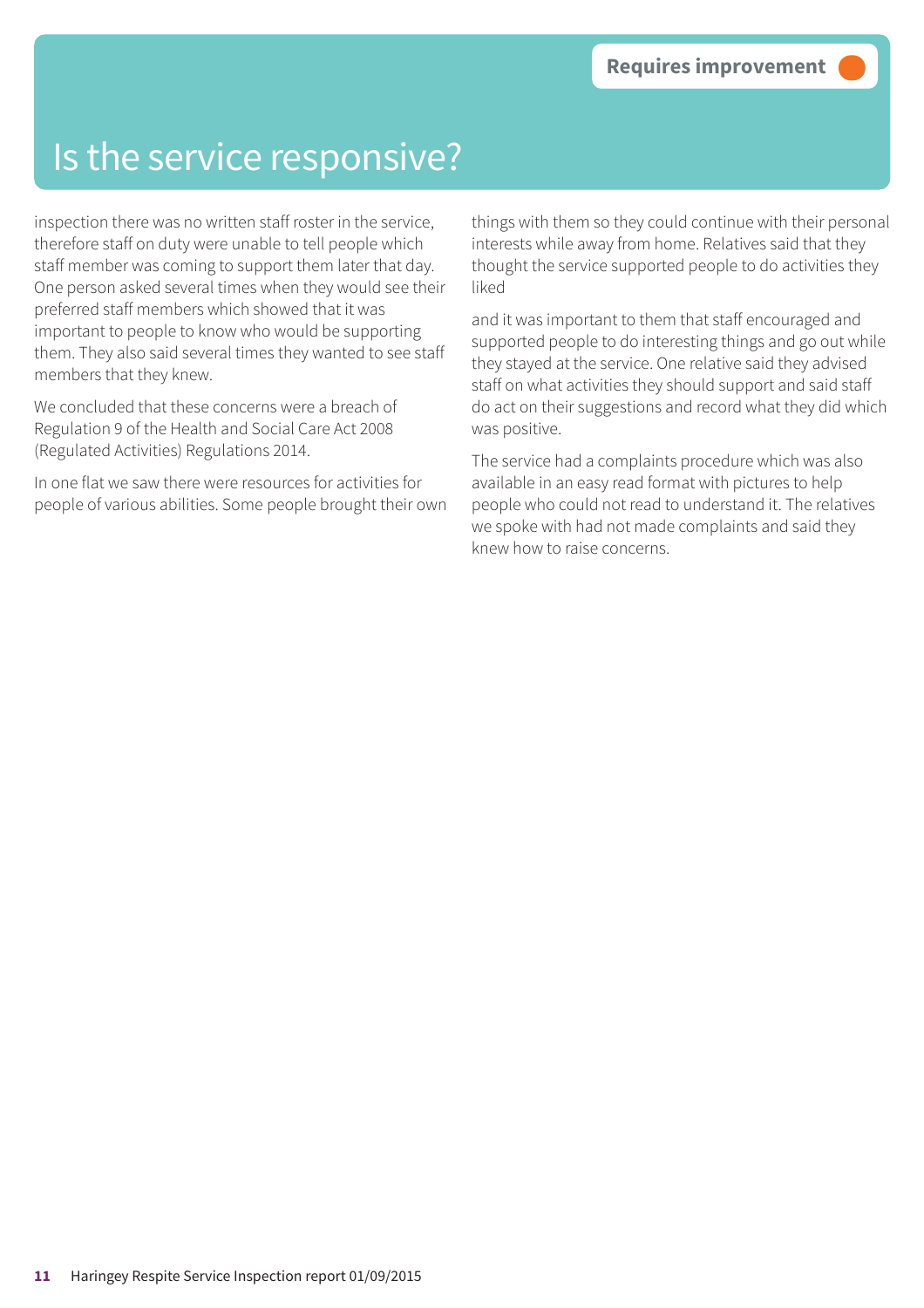## Is the service well-led?

#### **Our findings**

People were overall satisfied with the service since improvements had been made over recent months. The service was making continuous improvement and was working towards being more person-centred.

One family member told us, "I am quite happy with the quality of the service they are providing." The majority of families said their relative liked going to the service which indicated that they were happy there. Families of two people who use the service said they had previously not been happy with the service but had found improvements recently. Other families also said the service had improved and the staff team listened to their suggestions and acted on them. Comments included, "they are improving what we think was not right," "a lot has improved," "there is nothing to worry about," and "they are back on track."

The service did not have a registered manager. There had been two managers and three regional managers involved with the home in the last year. The current manager had applied for registration with us at the time of this inspection and for the last six months another manager who previously managed the service has been providing support. In addition senior managers had been visiting, monitoring and improving the service. We saw that the last quality audit of the service was in February 2015 where the provider assessed the service as requiring improvement. This was evidence of an appropriate audit. However, we found only one report of a senior manager's visits and audits. We advised the provider that there was a lack of reports of these visits as evidence of the work that these managers were doing with the service. The provider said they would ensure there were more regular written reports of the monitoring carried out. There was a good level of support by the provider to this service and this had resulted in improvements in all areas.

We brought to the provider's attention that a recent health and safety check had not recorded accurate information about the fire doors and they agreed to monitor the health and safety checks carried out at the service.

The team leader and manager worked well together to ensure that the service operated smoothly. The provider had written an improvement plan for the service which they were regularly monitoring to ensure all their planned improvements took place. The quality monitoring systems had improved in the last six months.

The provider was contacting families more regularly to ensure they had opportunity to give their views on the care provided. One relative said, "they always ask what they don't know" and this reflected feedback from other relatives that staff check regularly with them if the person's needs had changed. The provider held meetings with families and also offered them opportunities to come and meet with staff individually to talk and to update their relative's care plan. We spoke to some people who had done this and they found it helpful. One family told us, "they are taking what we are saying on board" and another said that staff always acted on their advice and suggestions. Other relatives told us they had also been offered the opportunity to meet with staff. Two relatives said they would like more respite care and we told the provider so that they could contact these people to discuss their needs.

The provider had recently sent satisfaction surveys to people using the service and we looked at these. We found that people had given positive feedback about the service.

We asked one staff member about the leadership of the home and they said the manager was supportive and the senior managers had brought new ideas to the service which they had implemented to improve people's experience.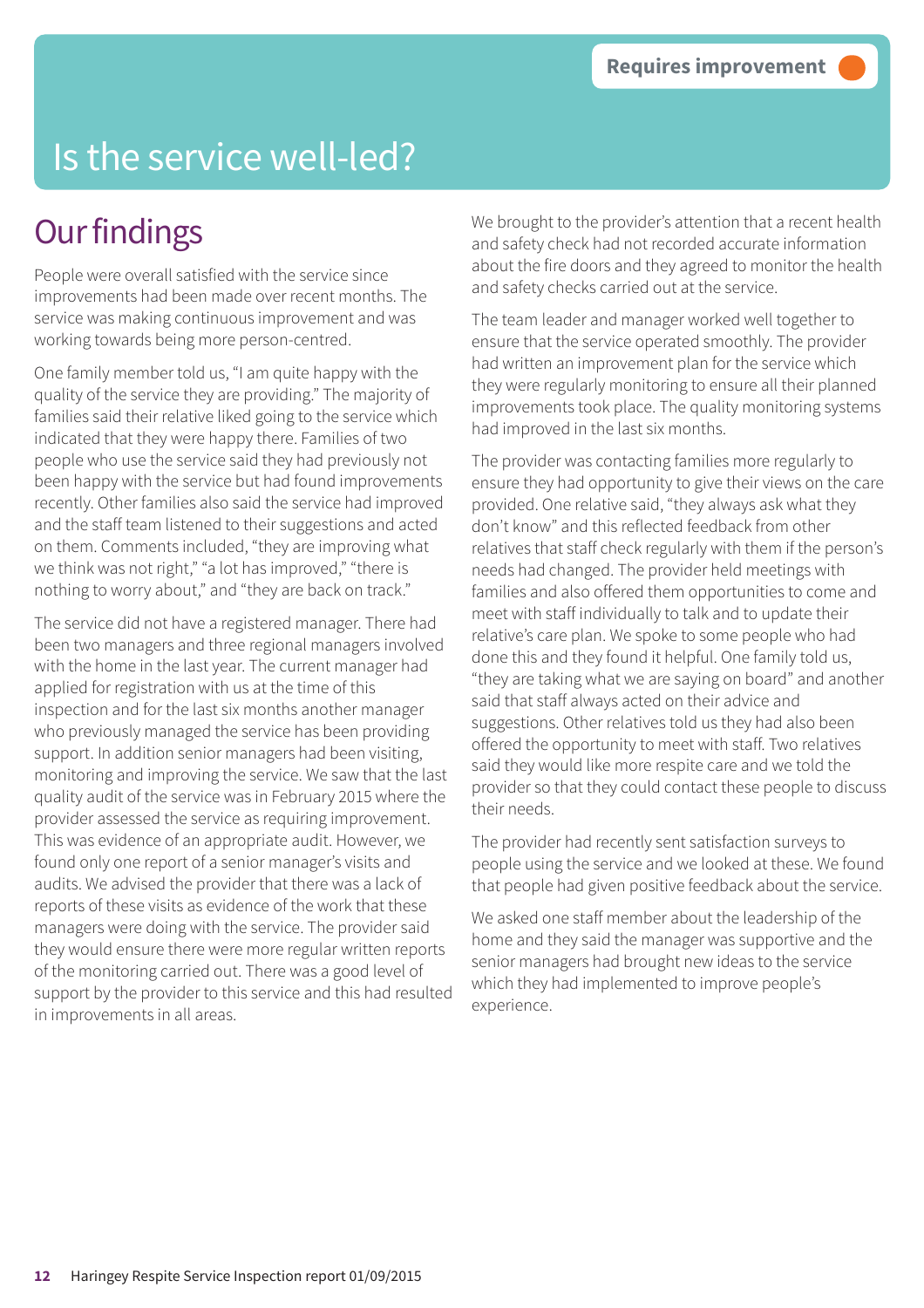#### Action we have told the provider to take

The table below shows where legal requirements were not being met and we have asked the provider to send us a report that says what action they are going to take. We did not take formal enforcement action at this stage. We will check that this action is taken by the provider.

| Regulated activity                                                | Regulation                                                                                                           |
|-------------------------------------------------------------------|----------------------------------------------------------------------------------------------------------------------|
| Accommodation for persons who require nursing or<br>personal care | Regulation 9 HSCA (RA) Regulations 2014 Person-centred<br>care.                                                      |
|                                                                   | The care of service uses did not always meet their needs<br>and reflect their preferences. Regulation $9(1)(b)(c)$ . |

**13** Haringey Respite Service Inspection report 01/09/2015